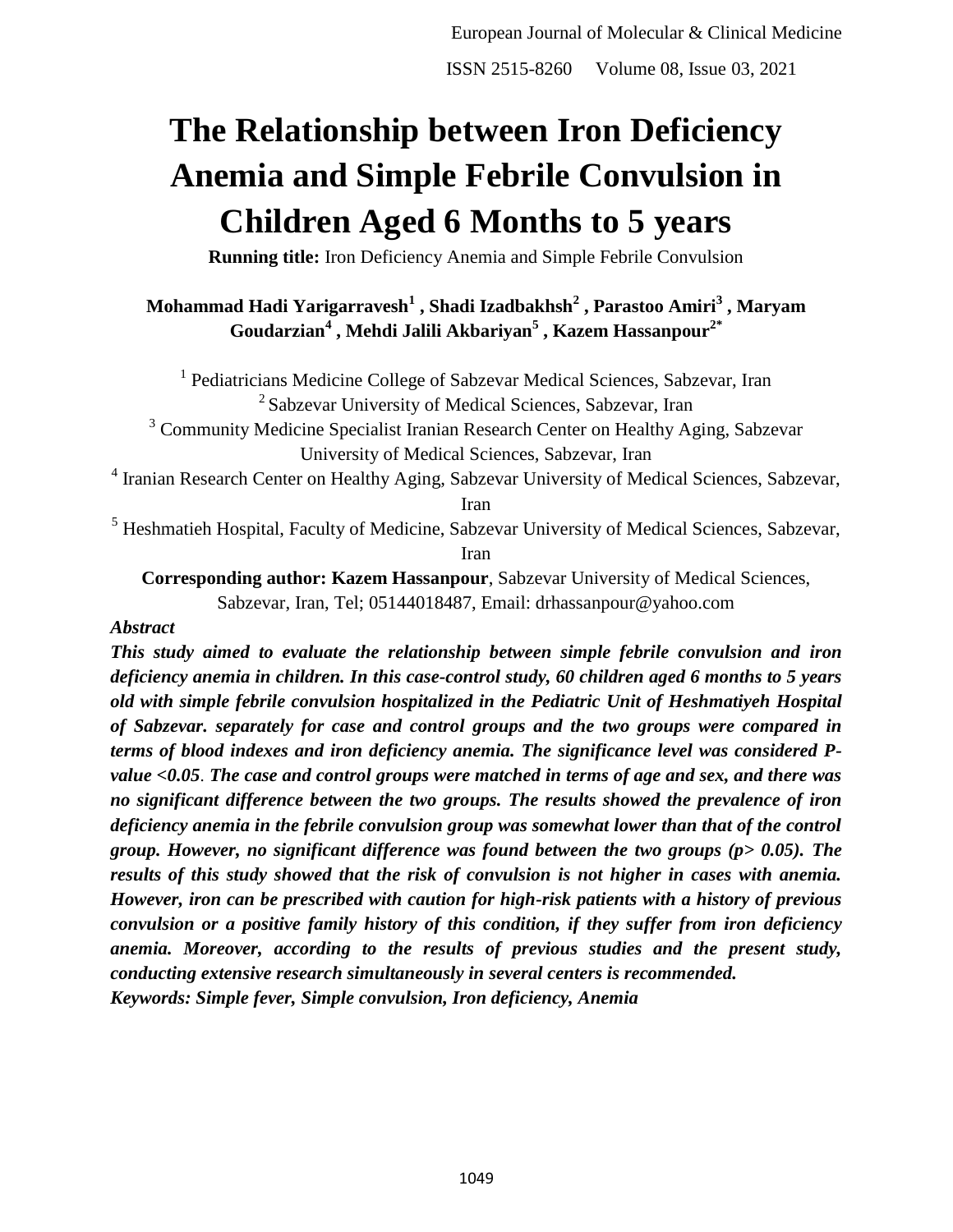### **Introduction**

A febrile convulsion is the most common childhood neuropathic disorder that occurs in children aged 6 months to 5 years old (1). It is seen in 2 and 5% of all children. The occurrence of this disorder is associated with a temperature higher than 38 ° C, without evidence of central nervous system or other underlying diseases (2). Its main reason is the inadequacy of the non-mature brain system against the stress caused by high fever (3) .Many studies have been conducted to explain the risk factors that predispose children to febrile convulsion. Based on these studies, the risk factors of this disorder are age (peak of its occurrence around the age of 14-18 months old), prematurity and race (Asian) (4), family history of fever and convulsion (5), delayed developmental and history of hospitalization in the neonatal intensive care units for more than 28 days (6), some vaccines such as influenza vaccine, measles, rubella, and mumps, or pertussis vaccine (7). Moreover, bacterial and viral infections (8-10), smoking and using alcohol by the mother (9, 11-13), and high fever (14) are among the risk factors that can be prevented and modified. In investigating the risk factors, despite the above-mentioned studies, limited studies have investigated the correlation between micronutrients and fever and convulsion and they have reported zinc (15) and iron deficiencies (16, 17) as possible causes of this disorder .Iron deficiency is the most common deficiency in micronutrients. The prevalence of iron deficiency and anemia associated with it is high in the world, especially in developing countries, so that WHO estimates that 27% of pre-school children suffer from iron deficiency anemia. This disorder can cause iron deficiency anemia by reducing the production of hemoglobin. It can be modified and treated. Iron is needed for brain metabolism, neurotransmitter metabolism, and myelination for neurons, which can change the threshold of stimulation of neurons. It has a high correlation with delay in permanent motor and cognitive development, even after treatment and modification (18-21). Studies conducted on the role of iron deficiency in febrile convulsion have provided completely contradictory results. In some of these studies, iron deficiency has been reported as a risk factor (22). Some studies have not reported iron deficiency as a risk factor. Some studies have reported that iron deficiency can have a protective effect on fever and convulsion (23). Due to the significant prevalence and the importance of prevention-based interventions in this disorder as well as the contradictory inconsistencies in the results of past studies, we decided to evaluate the relationship between iron deficiency and febrile convulsion in children hospitalized in Heshmatiyeh Hospital of Sabzevar.

# **Method and Materials**

# **Study design**

In this case-control study, 60 children aged 6 months to 6 years with simple febrile convulsion hospitalized in the pediatric unit of Heshmatiye Hospital of Sabzevar from October 2017 to midwinter of the same year (case group) and the same number of children who had a fever but no convulsion (control group) were studied and two groups were compared in terms of iron deficiency anemia. The sample size according to the results of similar studies and the mean and standard deviation of ferritin, Hb, Hct, MCV, Fe and TIBC in case group with fever and convulsion, compared to the control group without fever and convulsion and error rate  $\alpha = \frac{9}{6}$  5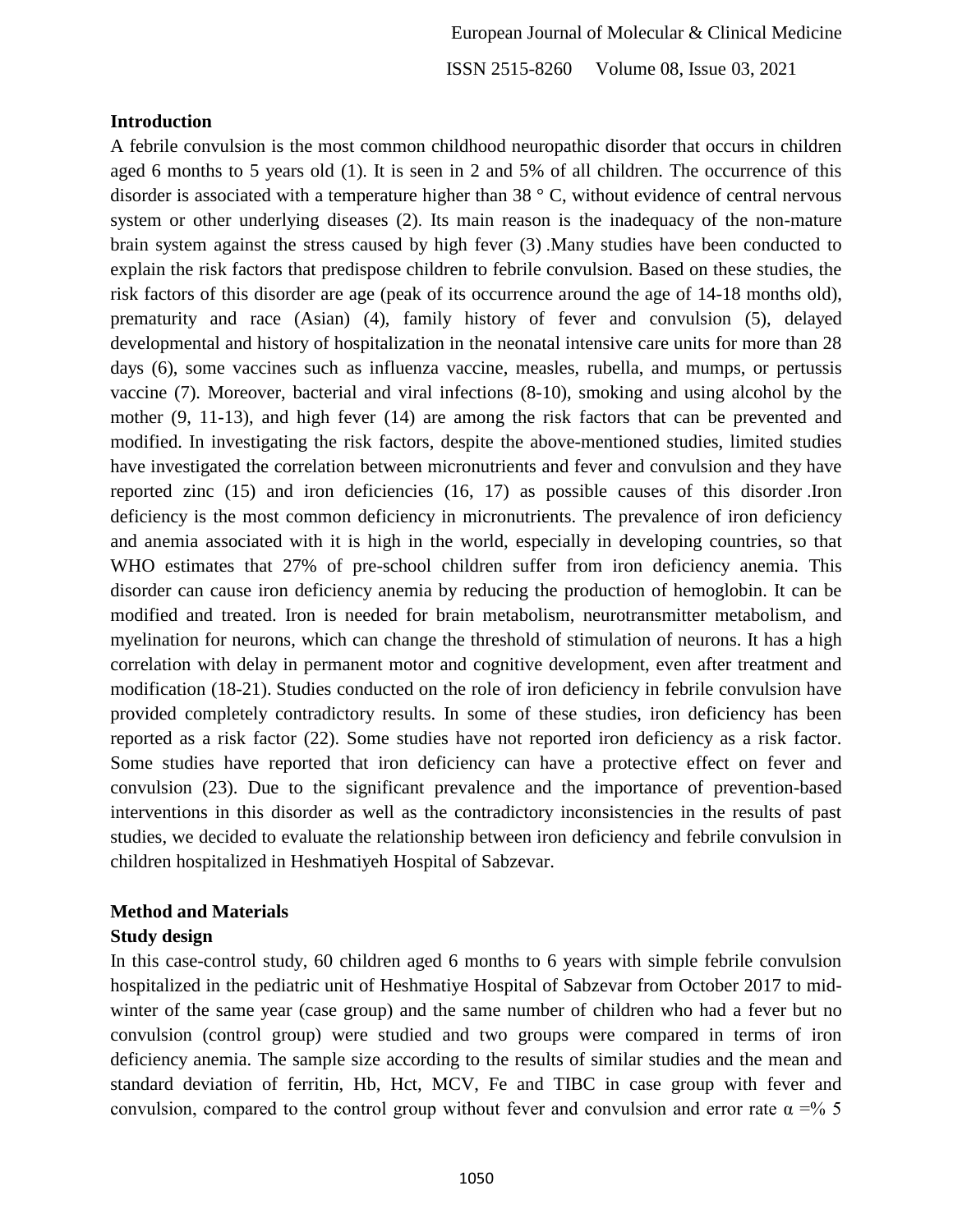ISSN 2515-8260 Volume 08, Issue 03, 2021

and  $\beta$  = 80%, was calculated 55 people in each group. Considering the probability of 5% dropout in samples, the final sample size was calculated by 60 people .Non-randomized and purposeful sampling was used in this study, in which 120 patients were studied. Accordingly, patients were selected as the sample of the study after their referring and hospitalization in the pediatric unit and after examining the inclusion criteria and obtaining their consent. In all children, body temperature was measured by the axillary method at the beginning of hospitalization and if their fever was above 38 ° C, they were included in the study. Acetaminophen (10-15 mg/kg of body weight) was used every 4 to 6 hours as a fever drug. A convulsion for less than 15 minutes along with fever, without local and focal symptoms, was considered as a simple febrile convulsion. Other inclusion criteria in the fever and convulsion (febrile convulsion) group included no previous episodes of febrile convulsion, lack of convulsion caused by known organic problems (complex convulsion, or delayed development and neurological defects, central nervous system infection, presence of Shigella gastroenteritis based on the presence of red blood cells and white blood cell in the fecal test or chronic diarrhea of Shigella gastroenteritis).

Exclusion criteria also included other causes of anemia (hemolysis, hemorrhage, thalassemia, etc.), as well as the lack of parental collaboration for the continuation of the study .After normalizing the body temperature, five ml of peripheral blood samples were taken from all patients and placed in heparin and non-heparin test tubes to conduct the complete blood count (CBC), serum iron, and ferritin plasma and TIBC tests and they transferred to Heshmatiyeh Hospital laboratory. In this study, the results of the requested blood tests were recorded quantitatively to determine the presence of iron deficiency anemia.

#### **Data collection and analysis**

Data needed for this study were recorded in a checklist containing demographic characteristics of the patients, clinical symptoms at baseline (body temperature), and other medical (24, 25) and drug information and medical records, and the level of blood indices of hemoglobin, hematocrit, ferritin, serum iron, and TIBC. All patients were examined until the end of the study and no patient was excluded due to the reasons such as death or non-follow-up. After receiving the answer of the relevant tests from Heshmatiyeh Hospital, iron deficiency anemia in the studied children based on the main criteria of iron deficiency anemia (Ferritin <12 ng / mL, Fe / TIBC <15%) and other findings as a reduction of hemoglobin and the MCV less than 2 standard deviations from the normal mean for the child's age and a reduction in MCHC (<30%) and MCH  $(\leq 27 \text{ pg})$ . Then, the data separately for two groups of case and control were entered to the SPSS 18 software and descriptive tests were used to describe the data and Chi-square test was used for the qualitative variables and an independent t-test was used for the quantitative variables.

#### **Ethical clearance**

The study was approved by Ethics Committee, Sabzevar University of Medical Sciences, Sabzevar, Iran.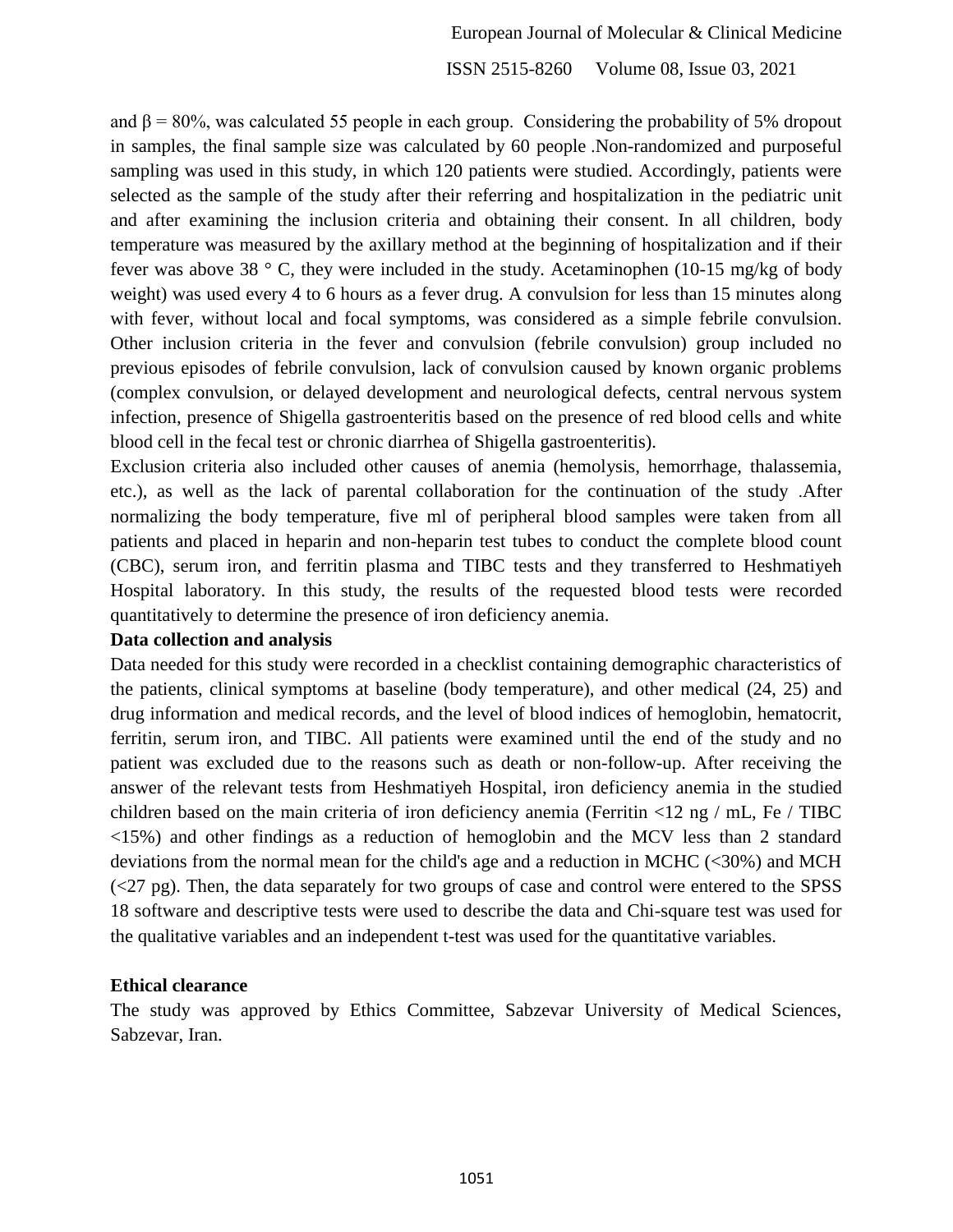## **Results**

In this study, 60 children with fever and simple convulsion were considered as case groups and 60 children with fever and without convulsion were considered as the control group and they were evaluated in terms of age and sex to determine the homogeneity. In terms of age, the highest frequency was observed in children aged between 12 and 23 months in both groups, and 15 patients in the control group (25%) and 26 patients in the case group were in this age range (43.3%) (Table 1).

| Age range (in<br>terms of month) | <b>Control</b><br>group<br>$\frac{6}{9}$ | Case group<br>$\%$ |
|----------------------------------|------------------------------------------|--------------------|
| $6 - 11$                         |                                          | %15                |
|                                  | % 23.33                                  |                    |
|                                  |                                          |                    |
| $12 - 23$                        | % 25                                     | %43.3              |
| $24 - 35$                        |                                          | %10                |
|                                  | % 13.33                                  |                    |
| $36 - 47$                        | %10                                      | $\%5$              |
| $48 - 59$                        | %11.66                                   | %8.3               |
| $60 - 72$                        | % 18.33                                  | % 18.33            |

**Table 1.** Frequency distribution of age range in terms of month in the case and control groups

The most common cause of fever and hospitalization in the control group was gastroenteritis (25%) and the most common cause of fever in febrile convulsion group was upper respiratory infection (35%) (Table 2). There were no significant differences between the two groups (Pvalue> 0.05) (Table 3).

**Table 2.** Comparison of the frequency of hospitalization causes in the case and control groups

| <b>Cause of hospitalization</b>    | <b>Control children</b> | Case group |
|------------------------------------|-------------------------|------------|
| <b>Urinary tract Infection</b>     | 66.11%                  | 10%        |
| <b>Upper respiratory infection</b> | 13.33%                  | 35%        |
| <b>Gastroenteritis</b>             | 25%                     | 23.33%     |
| <b>FUO</b>                         | 20%                     | 10%        |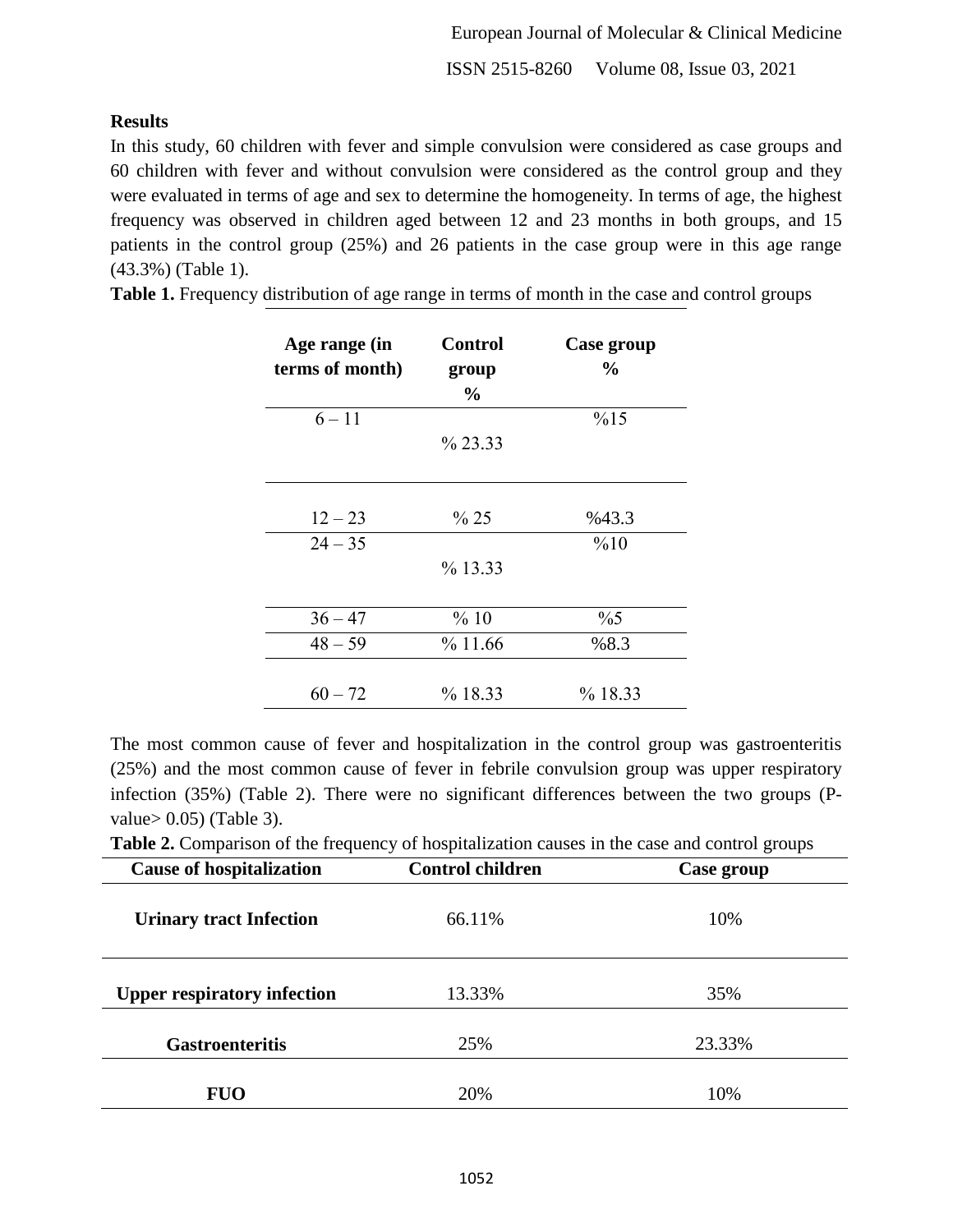#### European Journal of Molecular & Clinical Medicine

| 6.66%  | 6.66%  |
|--------|--------|
| 5%     | 3.33%  |
| 21.66% | 11.66% |
| 100%   | 100%   |
|        |        |

ISSN 2515-8260 Volume 08, Issue 03, 2021

| <b>Demographic</b><br>variables |       | <b>Control</b><br>group | Case group         | P<br>valu | <b>Test</b> |
|---------------------------------|-------|-------------------------|--------------------|-----------|-------------|
|                                 |       |                         |                    | e         |             |
| Age (mean $\pm$                 |       | $30.43 \pm (22.4)$      | $28.33 \pm (22.2)$ | 0.6       | t-test      |
| standard deviation)             |       | 1)                      |                    |           |             |
| <b>Sex</b>                      | femal | $43.3\%$                | $\frac{9}{6}41.7$  | 0.85      | Chi         |
|                                 | e     |                         |                    |           | square      |
|                                 | male  | $\%$ 56.7               | %58.3              |           |             |

There was no significant difference between two groups in the blood indices, including Hb, HCT, Ferritin, Iron, TIBC (P-value> 0.05), indicating that the incidence of convulsion was significantly correlated with the increase or decrease of the mean of blood indices in patients studied (Table 4). Based on the diagnostic criteria of iron deficiency anemia in children (Fe / TIBC <15%), 33 (55%) patients in the case group and 35 (58.33%) patients in the control group had iron deficiency anemia and no significant difference was found between the two groups ( $p = 0.71$ ) (Table 5).

| variable        | group   | mean   | <b>SD</b> | P-value/T-test |
|-----------------|---------|--------|-----------|----------------|
|                 | case    | 11.05  | 1.007     |                |
| Hb              | control | 11.22  | 1.016     | 0.37           |
|                 | case    | 33.70  | 2.17      | 0.39           |
| <b>HCT</b>      | control | 34.08  | 2.66      |                |
| <b>Ferritin</b> | case    | 127.54 | 101.64    |                |
|                 | control | 106.54 | 75.58     | 0.2            |
| <b>Iron</b>     | case    | 48.82  | 16.76     |                |
|                 | control | 48.28  | 17.80     | 0.86           |
| <b>TIBC</b>     | case    | 326.98 | 34.06     | 0.97           |

**Table 4.** Comparison of the mean blood indices in the febrile convulsion group (case group) and control group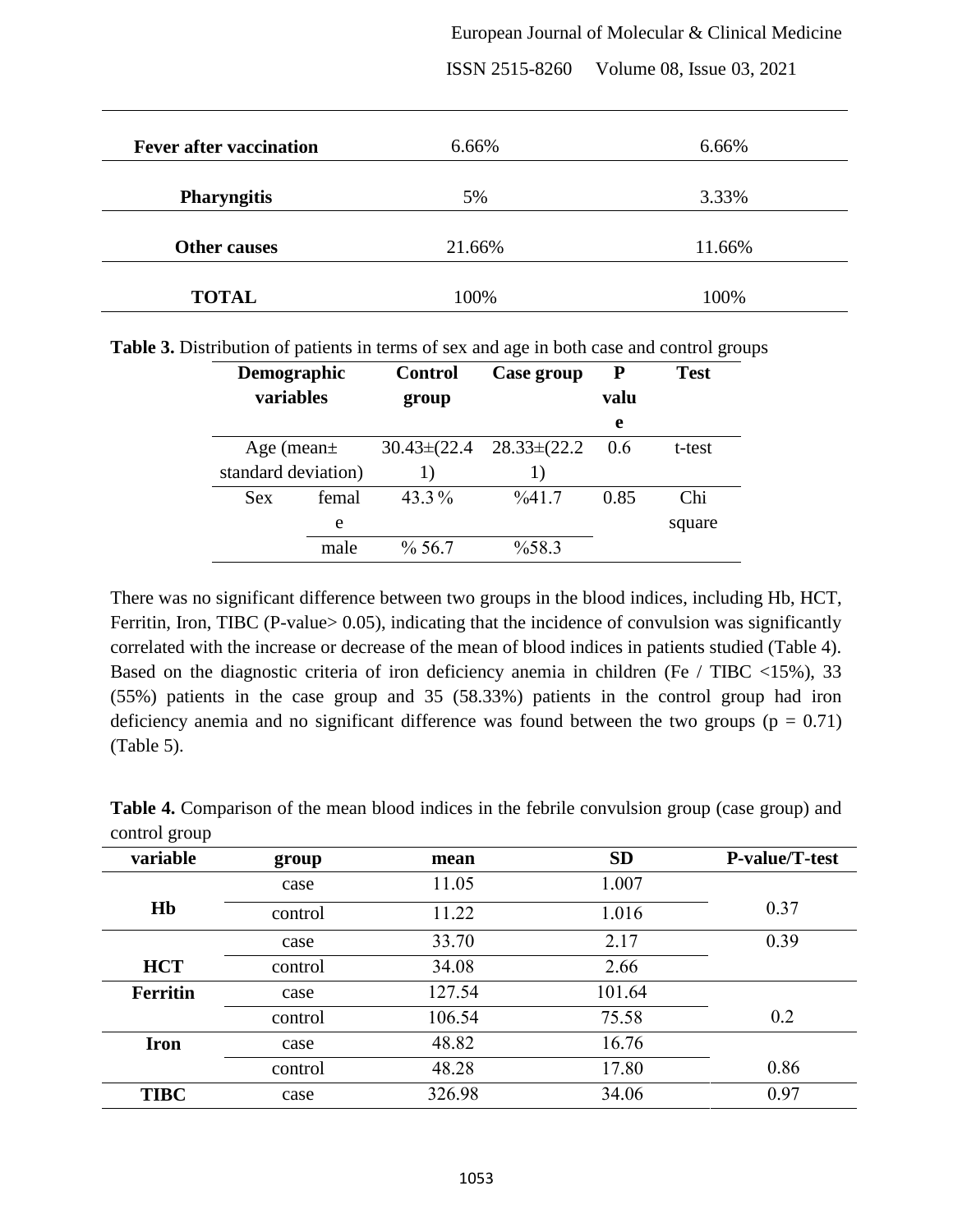#### European Journal of Molecular & Clinical Medicine

ISSN 2515-8260 Volume 08, Issue 03, 2021

| . | ، سەپ<br>.<br>$ -$ | . .<br>,,<br>- - - - |  |
|---|--------------------|----------------------|--|

**Table 5.** Comparison of the frequency distribution of iron deficiency anemia in case and control groups

| Anemia         | Frequency $(\% )$ |                |       |         |
|----------------|-------------------|----------------|-------|---------|
| Group          | Yes               | N <sub>0</sub> | Total | P-value |
|                | 35                | 25 (41.66%)    | %100  |         |
| Case           | (58.33%)          |                |       | 0.71    |
|                | 33 (55%)          | 27 (45%)       |       |         |
| <b>Control</b> |                   |                | %100  |         |

#### **Discussion**

The present study was conducted to determine the relationship between iron deficiency anemia and fever and convulsion in children aged 6 months to 5 years old. Iron deficiency anemia is the most common blood disease in neonates and children and is commonly associated with nutritional deficiencies (26). In this study conducted on 120 children admitted to the hospital, the highest febrile convulsion was seen in the age group of 12 to 23 months. The most common causes of fever and hospitalization in the control group were gastroenteritis (25%) and the most common cause of fever in the febrile convulsion group was upper respiratory tract infection (35%). Blood indices tests showed that the mean serum iron and ferritin were high in the febrile convulsion group than that in the control group, but these differences were not significant and the mean TIBC level was not significantly different between the two groups (P-value  $> 0.05$ ).

Moreover, the mean of hemoglobin and hematocrit was 11.05 and 33.7 in the case group and 11.22 and 34.08, respectively, in the control group. Therefore, the prevalence of iron deficiency anemia in the febrile convulsion group was somewhat lower than that of the control group (58% versus 55%), but there was no statistically significant difference between the two groups ( $p =$ 0.71). In reviewing the literature, the predictions on the relationship between iron deficiency anemia and fever and convulsion were very contradictory, for example, in contrast to the results of the present study, some evidence was found as follows: the study conducted by Papageorgiou et al (26) since March 2009 to 2011 in a case-control study on 100 children (age range of 6 months to 6 years) ( 50 children in case group and 50 children in the control group, the level of blood indices including Hct, Hb, ferritin, serum iron TIBC, was measured. It suggested that in febrile convulsion children, plasma ferritin levels were lower than normal and TIBC levels were higher than normal. In the study conducted by Sharif et al (27), the incidence of iron deficiency anemia was 45% in the control group and 22% in the case group and they concluded that the low level of blood iron and iron deficiency anemia could be an exacerbating factor for the development of convulsion in children with fever. In a review of a meta-analysis, in which pooled data of 17 studies with 2387 cases were, results showed that the presence of iron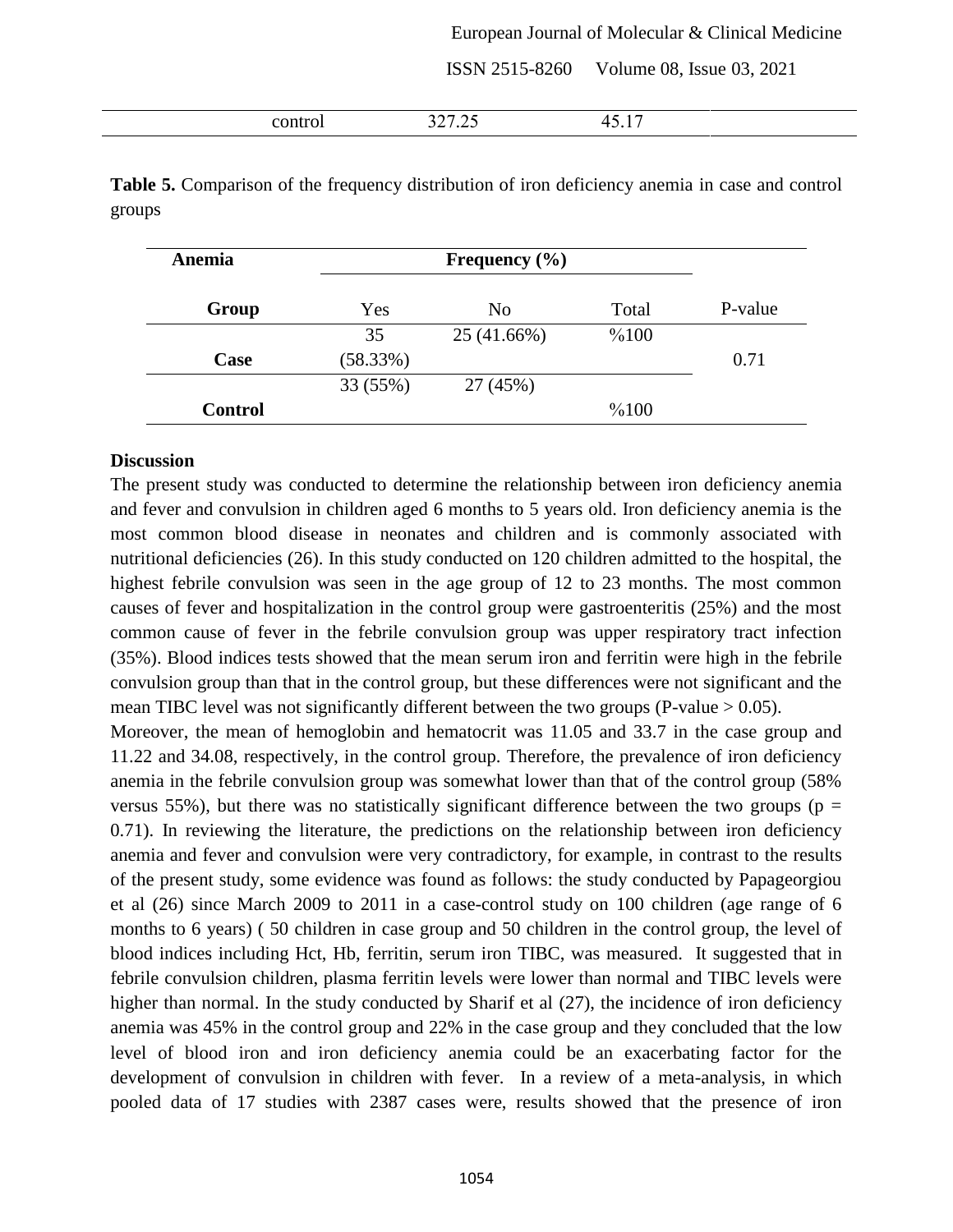deficiency anemia in children with a 1.98 odds ratio was significantly associated with febrile convulsion ( $P = 0.003$ ) (28). However, before the meta-analysis mentioned, studies conducted in Iran (29), Pakistan (29), and India (30) confirmed this relationship.

The main causes that lead to the different results among the studies mentioned above and our study may be the difference in the number of samples. Also, all samples of the case group in the present study experienced the first febrile convulsion, but in many of the studies mentioned, some of the samples had a history of febrile convulsion. Considering the type of convulsion, including simple convulsion and complex convulsion might be also involved in these differences, which was considered in some studies, while only simple convulsion was considered in this study. However, consistent with the present study, in the study conducted by Yusefchian et al to evaluate the relationship between iron deficiency anemia and simple febrile convulsion in children, it was found that the prevalence of anemia in the febrile convulsion group was lower than that of the control group, so that 22.5% of children in febrile convulsion group and 34% in the control group showed anemia ( $P \le 0.001$ ). Also, the febrile convulsion group had high blood indices such as Hb, Hct, MCV, MCH, and MCHC compared to the control group  $(P \le 0.001)$  (31). However, these differences were not significant in the present study. Amirsalari et al (32) also did not report a significant relationship between iron deficiency anemia and febrile convulsion. If the present study or the studies that did not confirm this relationship were conducted on a larger population, they would have reported more reliable results. Also, our patients were matched only in terms of age and sex and if samples were matched in terms of other variables, such as social, economic, and nutritional status, more accurate results would be achieved. Another important point is that our study was conducted only on hospitalized children, which can be considered as a limitation and reduce the generalizability of the results. According to the present study, it may be argued that although iron deficiency is fluctuating in these patients, we cannot state with certainty that iron deficiency plays a significant role in the febrile convulsion. However, iron can be prescribed with caution for high-risk patients with a history of previous convulsion or a positive family history of this condition, if they suffer from iron deficiency anemia. Moreover, according to the results of the previous studies and the present study, conducting extensive research simultaneously in several centers is recommended.

### **Conflict of interest**

The authors declare that there is no conflict of interest.

### **Funding**

There is no financial support.

### **References**

1. Management SCoQIa. Subcommittee on Febrile Seizures American Academy of Pediatrics. Febrile seizures: clinical practice guideline for the long-term management of the child with simple febrile seizures. Pediatrics. 2008;121(6):1281-6.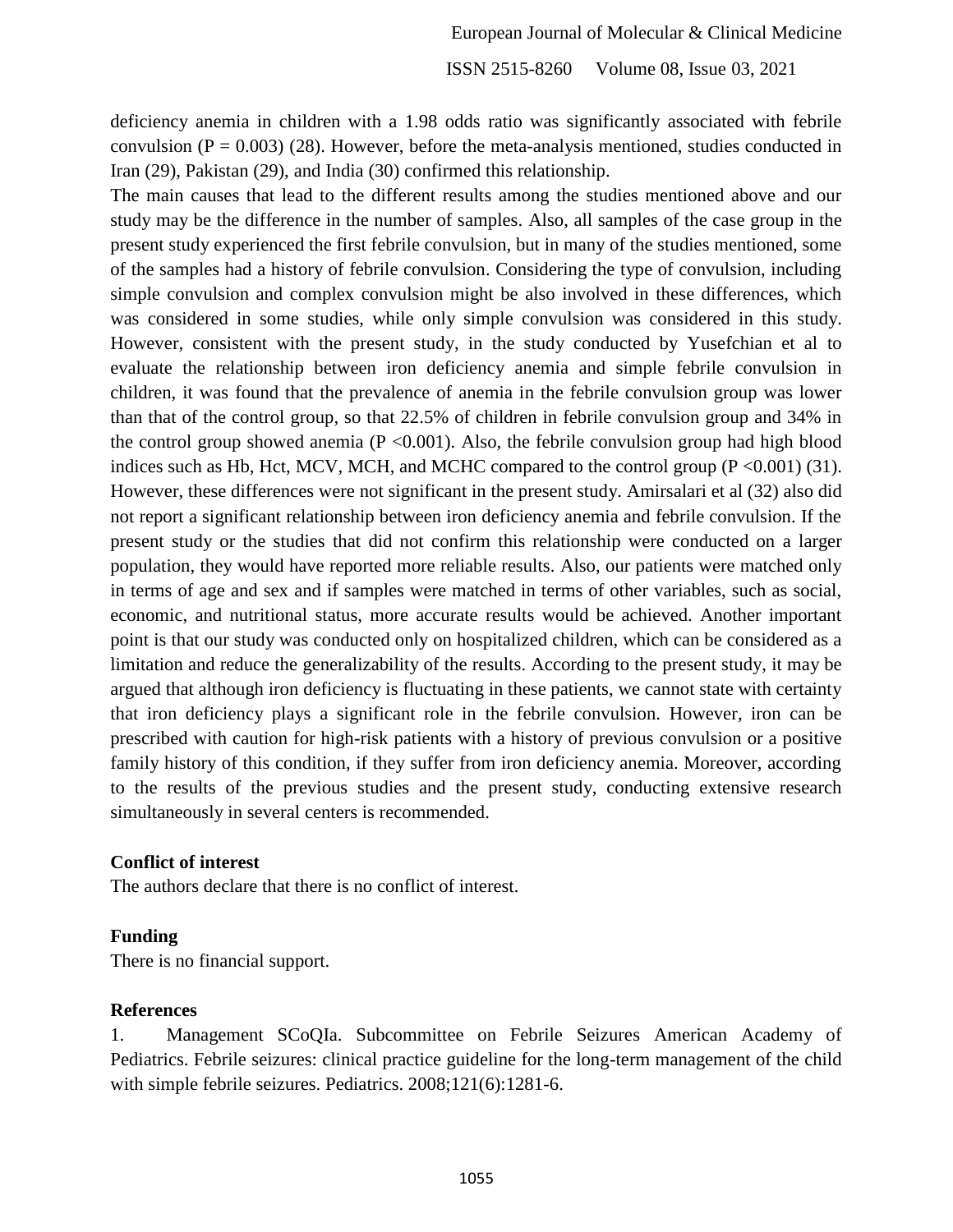ISSN 2515-8260 Volume 08, Issue 03, 2021

2. K. S. Current management of febrile seizures in Japan: an overview. Brain Dev. 2010;32:64-70.

3. Bidabadi E, Mashouf M. Association between Iron Deficiency Anemia and First Febrile Convulsion: A Case-control Study. Seizure. 2009;2009(18):347-51.

4. Hauser WA. The prevalence and incidence of convulsive disorders in children. . Epilepsia. 1994;35:1-6.

5. Talebian A, Tolit M. The correlation between positive history of family seizing and febrile seizures in children. The Journal of Kashan University. 2000;2(8):70-4.

6. Berg A, Shinnar S, Shapiro E, Salomon M, Crain E, Hauser W. Risk factors for a first febrile seizure: a matched case-control study. Epilepsia. 1995;36(4):334-41.

7. Demicheli V, Jefferson T, Rivetti A, Price D. Vaccines for measles, mumps and rubella in children. Cochrane Database Syst Rev. 2012 2(CD004407):1-33.

8. Rantala H, Uhari M, Tuokko H. Viral infections and recurrence of febrile convulsions. . [PubMed] [Google Scholar]. J Pediatr Neurosci. 1990;116(2):195-9.

9. Mosaddad SA, Tahmasebi E, Yazdanian A, Rezvani MB, Seifalian A, Yazdanian M, et al. Oral microbial biofilms: an update. Eur J Clin Microbiol. 2019 2019/08/01;38:2005–19.

10. Tebyanian H, Mirhosseiny SH, Kheirkhah B, Hassanshahian M. Isolation and Identification of Mycoplasma synoviae From Suspected Ostriches by Polymerase Chain Reaction, in Kerman Province, Iran. Jundishapur J Microbiol. 2014;7(9):e19262.

11. Berg A, Shinnar S, Shapiro E, Salomon M, Crain E, Hauser W. Risk factors for a first febrile seizure: a matched case-control study. Epilepsia. 1995;36:334-41.

12. Moghadam ET, Yazdanian M, Tahmasebi E, Tebyanian H, Ranjbar R, Yazdanian A, et al. Current herbal medicine as an alternative treatment in dentistry: In vitro, in vivo and clinical studies. Eur J Pharmacol. 2020 2020/12/15/;889:173665.

13. Seifi Kafshgari H, Yazdanian M, Ranjbar R, Tahmasebi E, Mirsaeed S, Tebyanian H, et al. The effect of Citrullus colocynthis extracts on Streptococcus mutans, Candida albicans, normal gingival fibroblast and breast cancer cells. J Biol Res. 2019;92(1):8201.

14. Sadeghzadeh M, Khoshnevis P, Mahboubi E. Iron Status and Febrile Seizure-A Case Control Study in Children Less Than 3 Years. Iran J Child Neural. 2012;6(4):27-31.

15. Ganesh R, Janakiraman L. Serum zinc levels in children with simple febrile seizure. Clin Pediatr (Phila). 2008;47(2):164-6.

16. Vaswani R, Dharaskar P, Kulkarni S, Ghosh K. Iron deficiency as a risk factor for first febrile seizure. Indian Pediatr. 2010;47(5):437-9.

17. Hartfield D, Tan J, Yager J. The association between iron deficiency and febrile seizures in childhood. . Clin Pediatr (Phila). 2009;48(4):420-6.

18. Stiles J, Jernigan T. The basics of brain development. Neuropsychology review. 2010;20(4):327-48.

19. Heidari MF, Arab SS, Noroozi-Aghideh A, Tebyanian H, Latifi AM. Evaluation of the substitutions in 212, 342 and 215 amino acid positions in binding site of organophosphorus acid anhydrolase using the molecular docking and laboratory analysis. Bratisl Lek Listy. 2019;120(2):139-43.